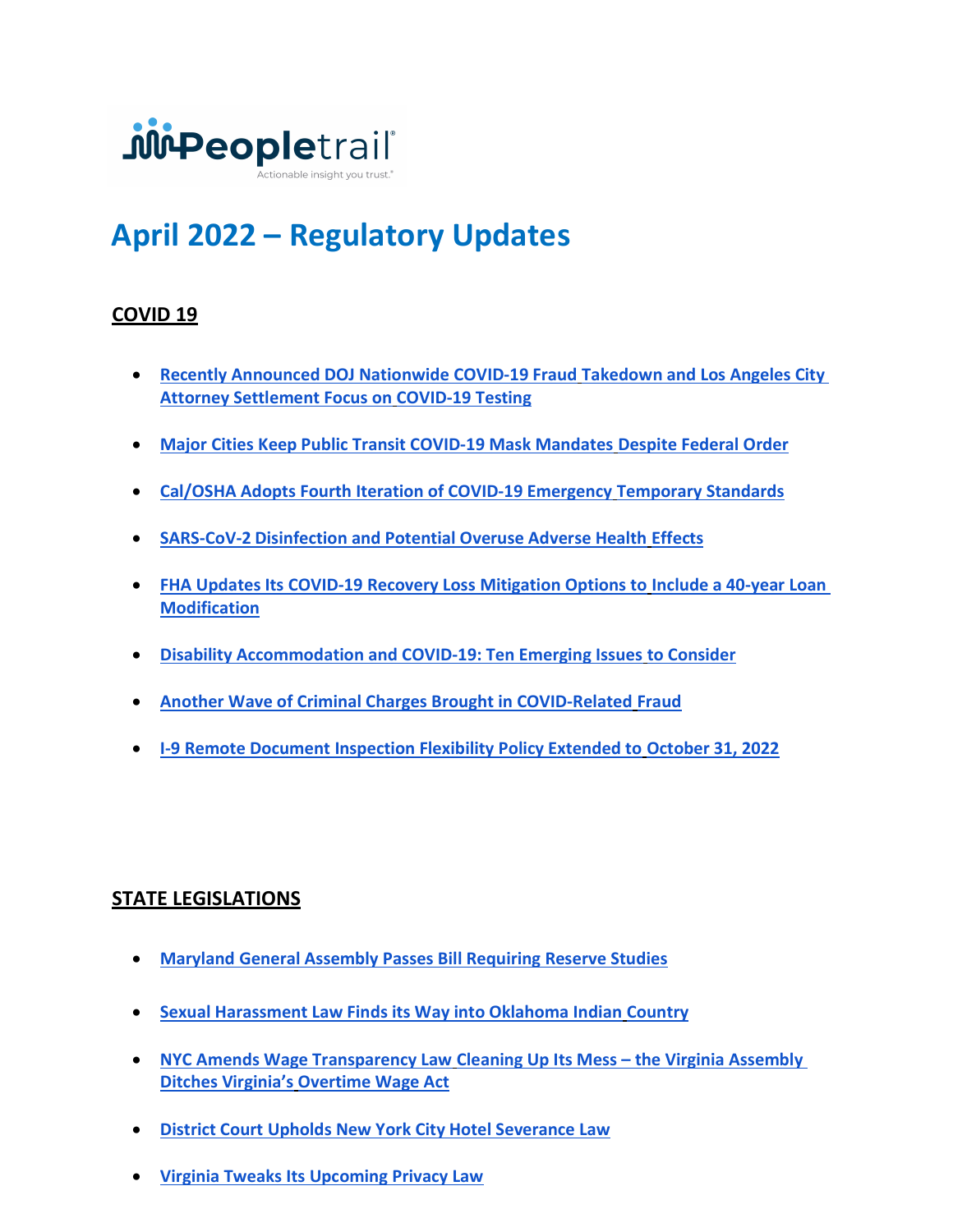- Amendment to Florida Civil Rights Act Restricts Concepts Employers Can Discuss in **Training**
- Oregon HOAs and Condominium Associations Must Remove Discriminatory Language by End of Year
- Florida Mandates Change of Accreditors for Public Universities
- Is the 32-Hour Workweek Coming to California?

## BIG BRANDS

- Key Takeaways From the New Onslaught of FCRA Filings
- BLS: Private Sector Wages and Salaries Rose 5% Year Over Year at End of First Quarter
- DOJ Brings First Corporate FCPA Enforcement Action Settles with Stericycle for \$84 Million (Part I of III)
- En banc Ninth Circuit reinstates class certification ruling inBumble Bee price-fixing case, arguably solidifying a circuit split on whether a class may include uninjured class members
- **\$137 Million Jury Award Against Tesla Reduced to \$15 Million**
- Lawsuits Underway Following Reports of PFAS in Underwear
- Uber Loses Appeal Challenging \$91 Million in Mass Arbitration Fees

#### CFPB

- CFPB Director Testifies Before Congress
- CFPB issues annual FDCPA report; FTC issues annual letter on debt collection to CFPB
- CFPB proposes rule for credit reports issued on human trafficking survivors
- CFPB issues report on consumer complaints involving medical debt; Biden Administration announces actions relating to medical debt
- CFPB Announces Invocation of Authority to Supervise and Examine FinTechs and Other Nonbanks Whose Activities Pose Risks to Consumers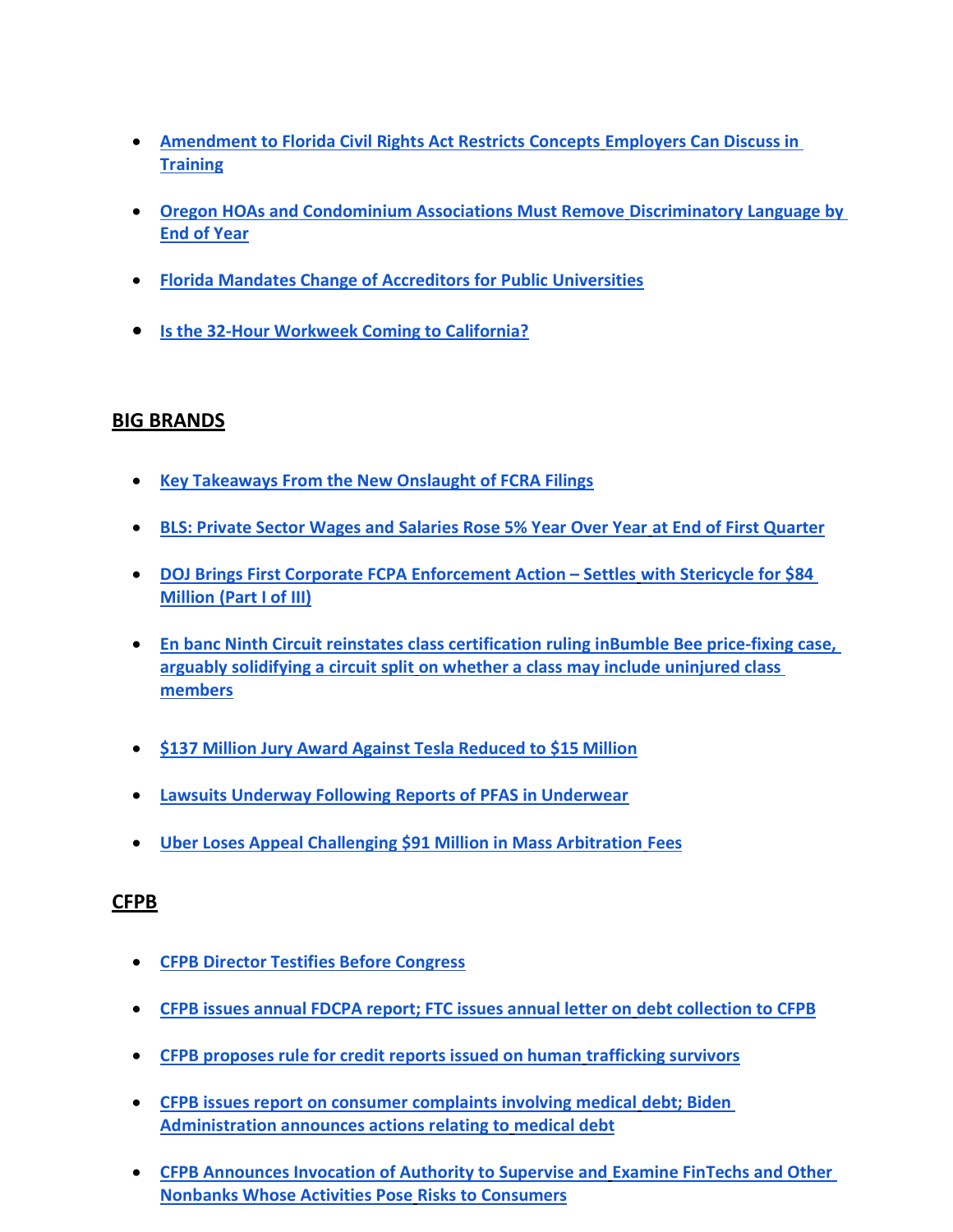CFPB criticizes transcript withholding by postsecondary schools

## IN THE WORKPLACE

- Former Felons Seeking Jobs Fight for Right to Explain Their Past
- The Push For Corporate Board Diversity Requires Your Attention, Regardless of Legal **Challenges**
- **High-Profile Employers Face Intense Union Organizing**
- Must Employers Pay Accrued Sick Leave to Departing Employees?
- What If My Employer Doesn't Have Workers Comp?
- ADA Protects Workers in Treatment and Recovery for Opioid Use
- Can You Avoid The "Turnover Contagion" Plaguing Employers Today?
- Hands Off My CROWN! What Employers Should Know About the Rise of Hair Discrimination Laws
- Surprise! Don't Let an Office Birthday Party Cost You \$450,000
- Job Openings, Quits Set New Records

## DATA PRIVACY

- Key Considerations for Health App Developers from the FTC
- Growing Pains: New Self-Regulatory Framework for Teenage Privacy Proposed
- How to Avoid the Most Common Causes of Cybersecurity Incidents
- 4 Best Practices for Keeping Up with International Privacy Regulations
- Emerging Data Privacy Laws Require Dramatic Change to Traditional RIM Programs and **Practice**
- Cyber and Data Privacy Risks Every Investor Should Know During a Deal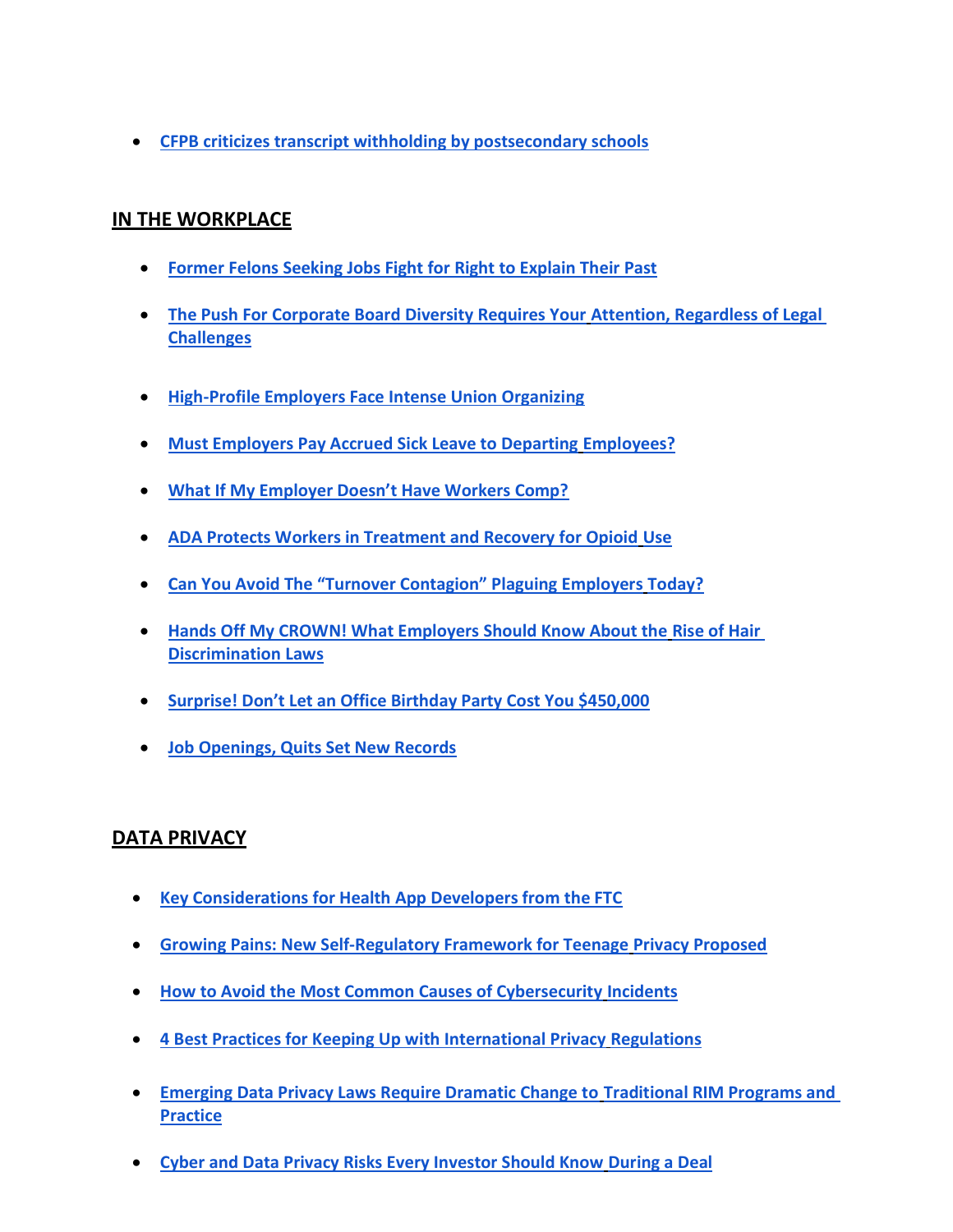- What to Expect When You're Expecting a Biometric Class Action: Settlements
- Growing Pains: New Self-Regulatory Framework for Teenage
- **Privacy Proposed**
- **Privacy Peril: Back It Up**

## EMPLOYMENT AND BACKGROUND CHECKS

- Ninth Circuit draws line on FCRA required disclosures
- White House Signals Strong Consumer Protections in Medical Debt
- April Tip of the Month: New York City to Restrict Use of AI in Employment Related **Decisions**
- **. Is the Past Really Past? Tips for Employers on Background Checks**
- Sands Shift for Background Screening for Manufacturers

#### **INTERNATIONAL**

- The EU Is Preparing for Artificial Intelligence. What About the US?
- **Proposed Competition Law Amendments in Canada Set to Significantly Expand the** Scope of the Competition Act
- Remote Work Update in Latin America: Latest Developments
- **French Data Protection Authority Fines Processor for Failing to Enter into Data** Processing Agreement
- 'Uniting for Ukraine' Program Will Provide Sponsorship Opportunities for Ukrainians
- Uzbekistan adopts cybersecurity law

## LAWSUITS

Navigating Multijurisdictional Class Actions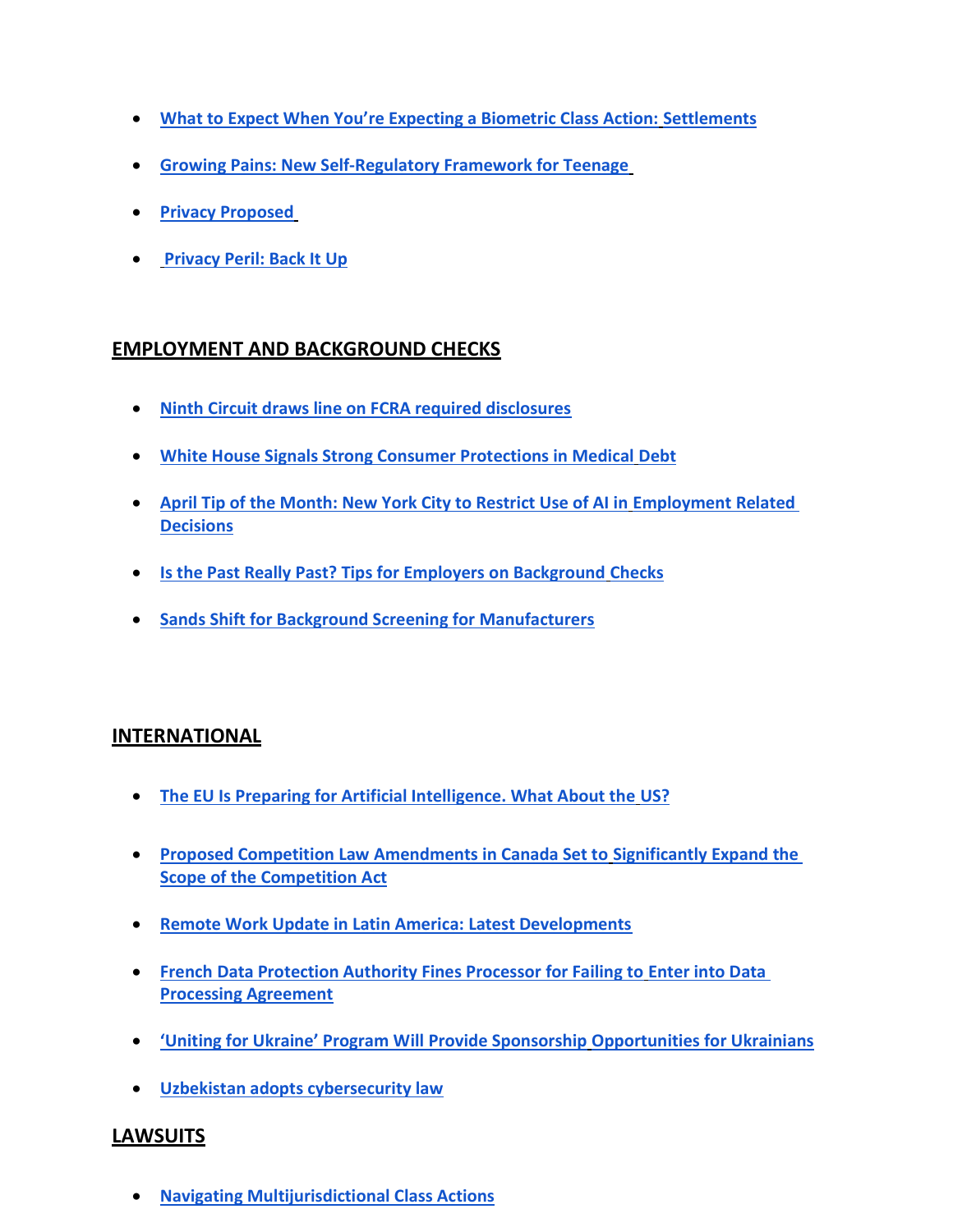- Florida Court Refuses to Dismiss COVID-19-Related WARN Case Based on Natural Disaster Exception North Carolina Federal Court Holds It Lacks Jurisdiction Over Claims Of Out-Of-State Opt-Ins
- California Court of Appeal Allows Plaintiff to Bring Willful FCRA Claims as Class Action Before Jury
- Class Action Lawsuit Filed Against Washington State's Long Term Cares Act Dismissed!
- Mediant Communications Settles Data Breach Class Action Lawsuit
- SuperCare Health Hit with Another Data Breach Class Action
- EEOC Sues Eden Foods for Sexual Harassment
- Auto Dealer Pays \$10 Million in Record-Setting Settlement with the FTC and Illinois

## DRUG TESTING

- New Jersey AG Declares Police Officers Cannot Face Discipline for Off-Duty Cannabis **Consumption**
- Weed policy options for multi-state employers -- are there any?
- California Bill Proposes to Prohibit Employment Discrimination Against Marijuana Users
- But I Didn't Inhale! Employee Drug Tests in a CBD World
- CBD May Result in Positive Test Results for THC
- Workforce Drug Test Positivity Climbs to Highest Level in Two Decades
- Don't Fire Me! I'm Drug Free! It Was CBD! Indiana Court Examines Termination for Use of Hemp Oil

#### MARIJUANA

- Market to Market<sup>®</sup> April 2022
- Recreational Marijuana Available in New Jersey: The Implications for Insurance Carriers and Employers